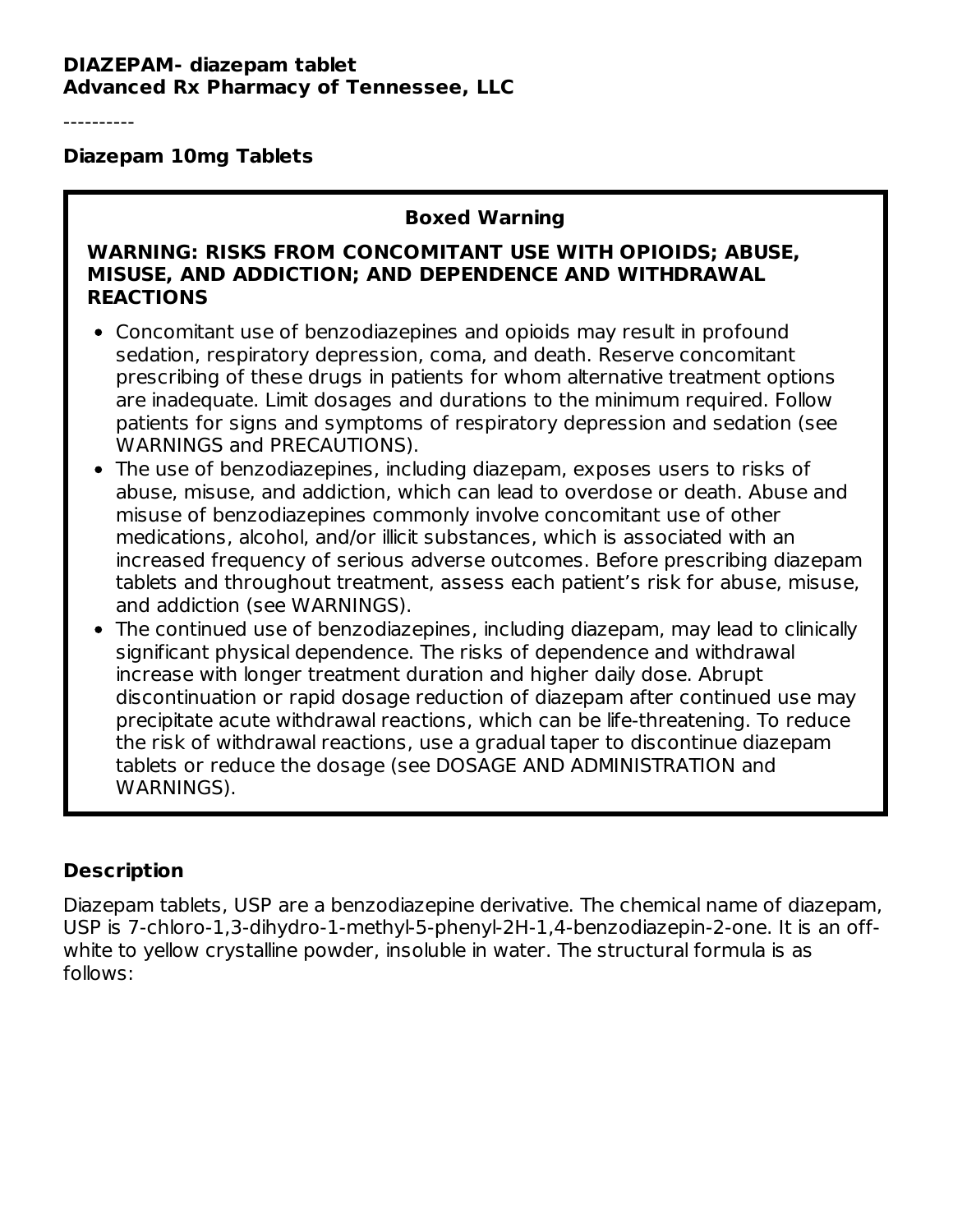

### C16H13ClN2O M.W. 284.74

Diazepam tablets, USP are available as 2 mg, 5 mg, or 10 mg tablets for oral administration containing the following inactive ingredients: anhydrous lactose, colloidal silicon dioxide; colorants: 5 mg only (D&C Yellow No. 10 aluminum lake and FD&C Yellow No. 6); 10 mg only (FD&C Blue No. 1 aluminum lake); magnesium stearate, microcrystalline cellulose, pregelatinized corn starch, and sodium starch glycolate.

### **Clinical Pharmacology**

Diazepam is a benzodiazepine that exerts anxiolytic, sedative, muscle-relaxant, anticonvulsant and amnestic effects. Most of these effects are thought to result from a facilitation of the action of gamma aminobutyric acid (GABA), an inhibitory neurotransmitter in the central nervous system.

### Pharmacokinetics

#### Absorption

After oral administration >90% of diazepam is absorbed and the average time to achieve peak plasma concentrations is 1 to 1.5 hours with a range of 0.25 to 2.5 hours. Absorption is delayed and decreased when administered with a moderate fat meal. In the presence of food mean lag times are approximately 45 minutes as compared with 15 minutes when fasting. There is also an increase in the average time to achieve peak concentrations to about 2.5 hours in the presence of food as compared with 1.25 hours when fasting. This results in an average decrease in Cmax of 20% in addition to a 27% decrease in AUC (range 15% to 50%) when administered with food.

#### **Distribution**

Diazepam and its metabolites are highly bound to plasma proteins (diazepam 98%). Diazepam and its metabolites cross the blood-brain and placental barriers and are also found in breast milk in concentrations approximately one tenth of those in maternal plasma (days 3 to 9 post-partum). In young healthy males, the volume of distribution at steady-state is 0.8 to 1 L/kg. The decline in the plasma concentration-time profile after oral administration is biphasic. The initial distribution phase has a half-life of approximately 1 hour, although it may range up to >3 hours.

#### **Metabolism**

Diazepam is N-demethylated by CYP3A4 and 2C19 to the active metabolite Ndesmethyldiazepam, and is hydroxylated by CYP3A4 to the active metabolite temazepam. N-desmethyldiazepam and temazepam are both further metabolized to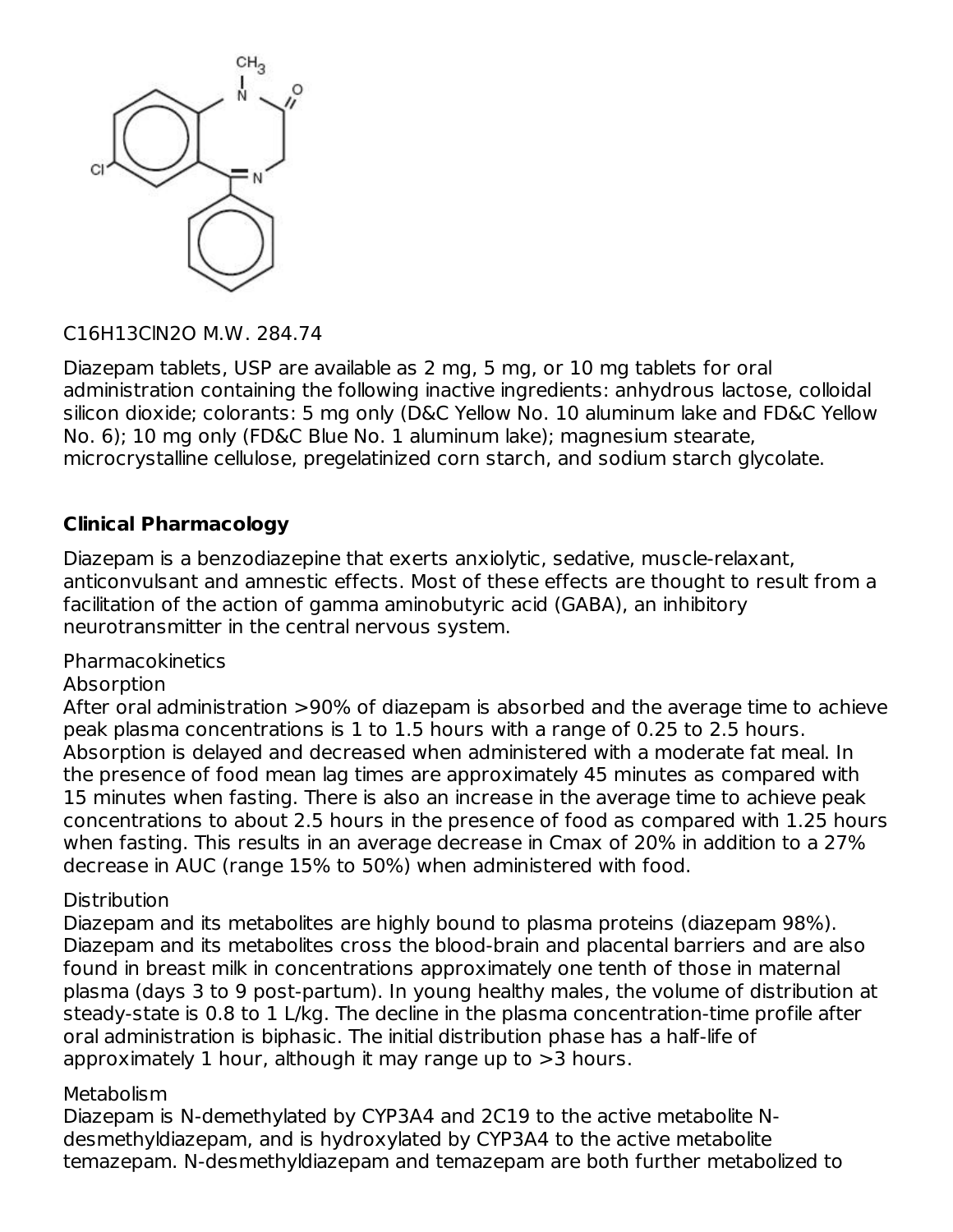oxazepam. Temazepam and oxazepam are largely eliminated by glucuronidation.

### Elimination

The initial distribution phase is followed by a prolonged terminal elimination phase (halflife up to 48 hours). The terminal elimination half-life of the active metabolite Ndesmethyldiazepam is up to 100 hours. Diazepam and its metabolites are excreted mainly in the urine, predominantly as their glucuronide conjugates. The clearance of diazepam is 20 to 30 mL/min in young adults. Diazepam accumulates upon multiple dosing and there is some evidence that the terminal elimination half-life is slightly prolonged.

Pharmacokinetics in Special Populations

### Children

In children 3 to 8 years old the mean half-life of diazepam has been reported to be 18 hours.

### **Newborns**

In full term infants, elimination half-lives around 30 hours have been reported, with a longer average half-life of 54 hours reported in premature infants of 28 to 34 weeks gestational age and 8 to 81 days post-partum. In both premature and full term infants the active metabolite desmethyldiazepam shows evidence of continued accumulation compared to children. Longer half-lives in infants may be due to incomplete maturation of metabolic pathways.

### **Geriatric**

Elimination half-life increases by approximately 1 hour for each year of age beginning with a half-life of 20 hours at 20 years of age. This appears to be due to an increase in volume of distribution with age and a decrease in clearance. Consequently, the elderly may have lower peak concentrations, and on multiple dosing higher trough concentrations. It will also take longer to reach steady-state. Conflicting information has been published on changes of plasma protein binding in the elderly. Reported changes in free drug may be due to significant decreases in plasma proteins due to causes other than simply aging.

### Hepatic Insufficiency

In mild and moderate cirrhosis, average half-life is increased. The average increase has been variously reported from 2- fold to 5-fold, with individual half-lives over 500 hours reported. There is also an increase in volume of distribution, and average clearance decreases by almost half. Mean half-life is also prolonged with hepatic fibrosis to 90 hours (range 66 to 104 hours), with chronic active hepatitis to 60 hours (range 26 to 76 hours), and with acute viral hepatitis to 74 hours (range 49 to 129). In chronic active hepatitis, clearance is decreased by almost half.

# **Indications and Usage Section**

### INDICATIONS AND USAGE

Diazepam Tablets are indicated for the management of anxiety disorders or for the short-term relief of the symptoms of anxiety. Anxiety or tension associated with the stress of everyday life usually does not require treatment with an anxiolytic.

In acute alcohol withdrawal, Diazepam Tablets may be useful in the symptomatic relief of acute agitation, tremor, impending or acute delirium tremens and hallucinosis.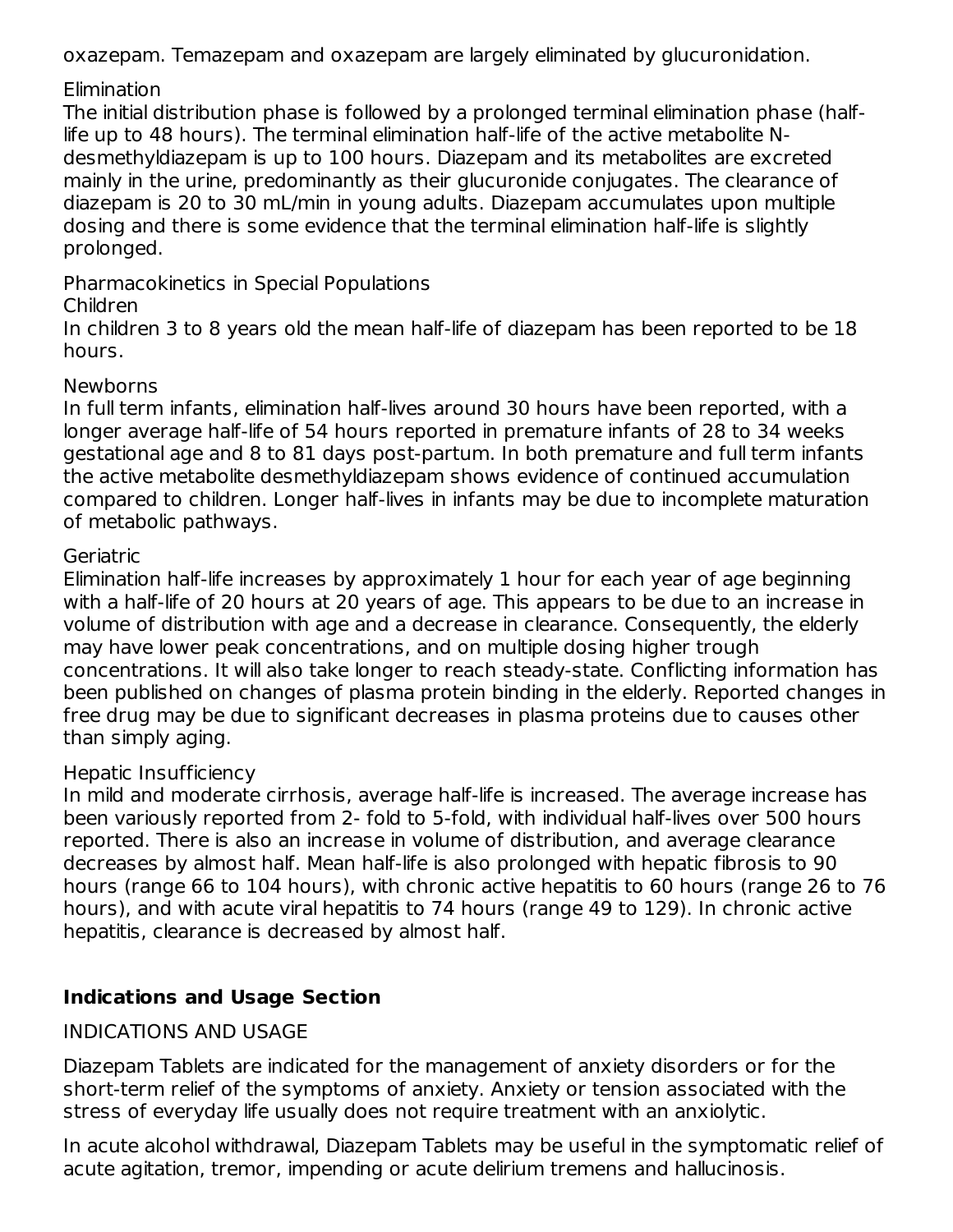Diazepam Tablets are a useful adjunct for the relief of skeletal muscle spasm due to reflex spasm to local pathology (such as inflammation of the muscles or joints, or secondary to trauma), spasticity caused by upper motor neuron disorders (such as cerebral palsy and paraplegia), athetosis, and stiff-man syndrome.

Oral diazepam may be used adjunctively in convulsive disorders, although it has not proved useful as the sole therapy.

The effectiveness of Diazepam Tablets in long-term use, that is, more than 4 months, has not been assessed by systematic clinical studies. The physician should periodically reassess the usefulness of the drug for the individual patient.

### **Contraindications**

Diazepam tablets are contraindicated in patients with a known hypersensitivity to diazepam and, because of lack of sufficient clinical experience, in pediatric patients under 6 months of age. Diazepam tablets are also contraindicated in patients with myasthenia gravis, severe respiratory insufficiency, severe hepatic insufficiency, and sleep apnea syndrome. They may be used in patients with open-angle glaucoma who are receiving appropriate therapy, but are contraindicated in acute narrow-angle glaucoma.

### **Warnings**

Risks from Concomitant Use with Opioids

Concomitant use of benzodiazepines, including diazepam, and opioids may result in profound sedation, respiratory depression, coma, and death. Because of these risks, reserve concomitant prescribing of these drugs in patients for whom alternative treatment options are inadequate.

Observational studies have demonstrated that concomitant use of opioid analgesics and benzodiazepines increases the risk of drug-related mortality compared to use of opioids alone. If a decision is made to prescribe diazepam tablets concomitantly with opioids, prescribe the lowest effective dosages and minimum durations of concomitant use, and follow patients closely for signs and symptoms of respiratory depression and sedation. In patients already receiving an opioid analgesic, prescribe a lower initial dose of diazepam tablets than indicated in the absence of an opioid and titrate based on clinical response. If an opioid is initiated in a patient already taking diazepam, prescribe a lower initial dose of the opioid and titrate based upon clinical response.

Advise both patients and caregivers about the risks of respiratory depression and sedation when diazepam is used with opioids. Advise patients not to drive or operate heavy machinery until the effects of concomitant use with the opioid have been determined (see PRECAUTIONS: DRUG INTERACTIONS).

#### Abuse, Misuse, and Addiction

The use of benzodiazepines, including diazepam tablets, exposes users to the risks of abuse, misuse, and addiction, which can lead to overdose or death. Abuse and misuse of benzodiazepines often (but not always) involve the use of doses greater than the maximum recommended dosage and commonly involve concomitant use of other medications, alcohol, and/or illicit substances, which is associated with an increased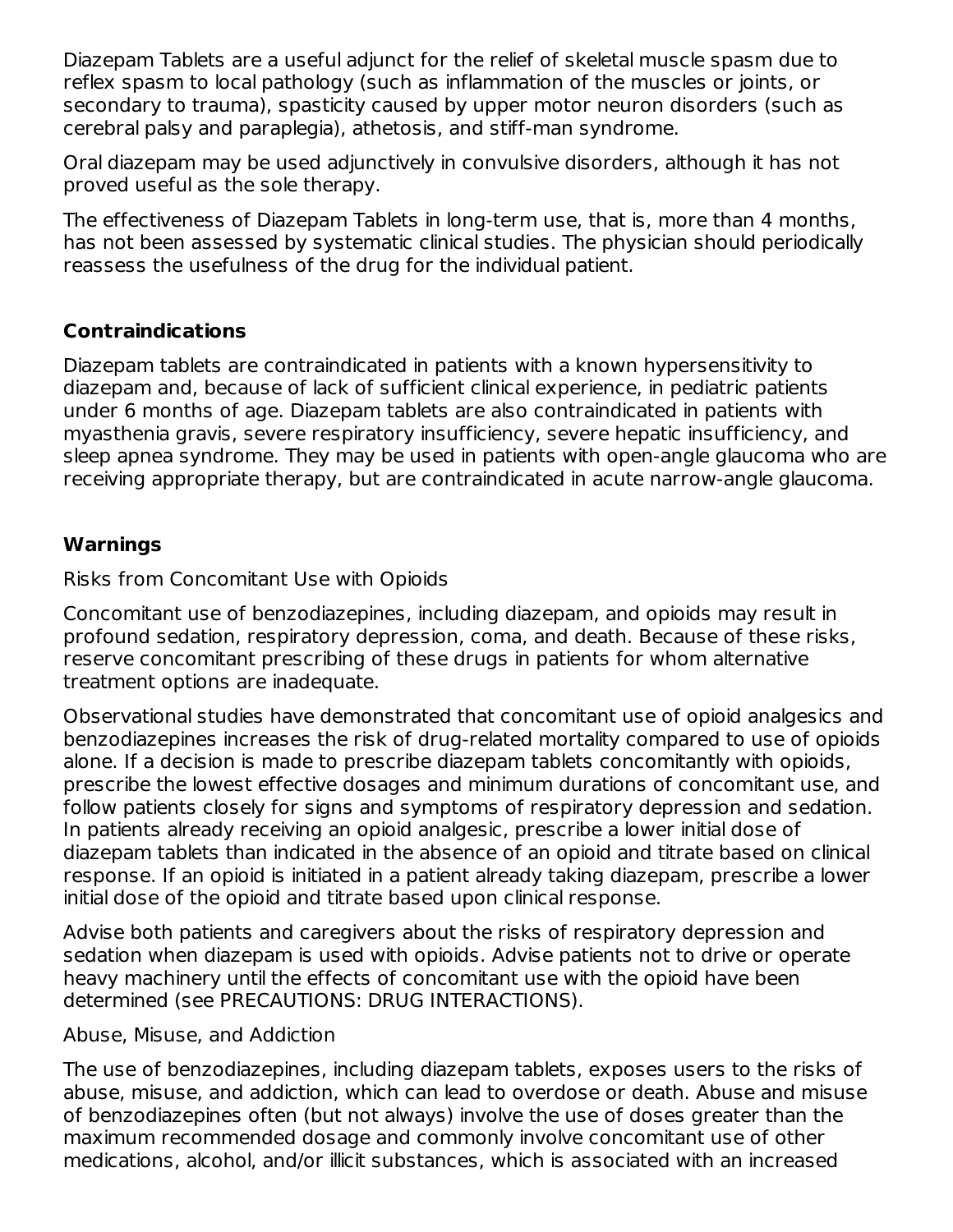frequency of serious adverse outcomes, including respiratory depression, overdose, or death (see DRUG ABUSE AND DEPENDENCE: ABUSE).

Before prescribing diazepam tablets and throughout treatment, assess each patient's risk for abuse, misuse, and addiction (e.g., using a standardized screening tool). Use of diazepam, particularly in patients at elevated risk, necessitates counseling about the risks and proper use of diazepam tablets along with monitoring for signs and symptoms of abuse, misuse, and addiction. Prescribe the lowest effective dosage; avoid or minimize concomitant use of CNS depressants and other substances associated with abuse, misuse, and addiction (e.g., opioid analgesics, stimulants); and advise patients on the proper disposal of unused drug. If a substance use disorder is suspected, evaluate the patient and institute (or refer them for) early treatment, as appropriate.

#### Dependence and Withdrawal Reactions

To reduce the risk of withdrawal reactions, use a gradual taper to discontinue diazepam tablets or reduce the dosage (a patient-specific plan should be used to taper the dose) (see DOSAGE AND ADMINISTRATION: DISCONTINUATION OR DOSAGE REDUCTION OF DIAZEPAM TABLETS).

Patients at an increased risk of withdrawal adverse reactions after benzodiazepine discontinuation or rapid dosage reduction include those who take higher dosages, and those who have had longer durations of use.

#### Acute Withdrawal Reactions

The continued use of benzodiazepines, including diazepam, may lead to clinically significant physical dependence. Abrupt discontinuation or rapid dosage reduction of diazepam tablets after continued use, or administration of flumazenil (a benzodiazepine antagonist) may precipitate acute withdrawal reactions, which can be life-threatening (e.g., seizures) (see DRUG ABUSE AND DEPENDENCE: DEPENDENCE).

### Protracted Withdrawal Syndrome

In some cases, benzodiazepine users have developed a protracted withdrawal syndrome with withdrawal symptoms lasting weeks to more than 12 months (see DRUG ABUSE AND DEPENDENCE: DEPENDENCE).

Diazepam is not recommended in the treatment of psychotic patients and should not be employed instead of appropriate treatment.

Since diazepam has a central nervous system depressant effect, patients should be advised against the simultaneous ingestion of alcohol and other CNS-depressant drugs during diazepam therapy.

As with other agents that have anticonvulsant activity, when diazepam is used as an adjunct in treating convulsive disorders, the possibility of an increase in the frequency and/or severity of grand mal seizures may require an increase in the dosage of standard anticonvulsant medication. Abrupt withdrawal of diazepam in such cases may also be associated with a temporary increase in the frequency and/or severity of seizures.

#### **Pregnancy**

An increased risk of congenital malformations and other developmental abnormalities associated with the use of benzodiazepine drugs during pregnancy has been suggested. There may also be non-teratogenic risks associated with the use of benzodiazepines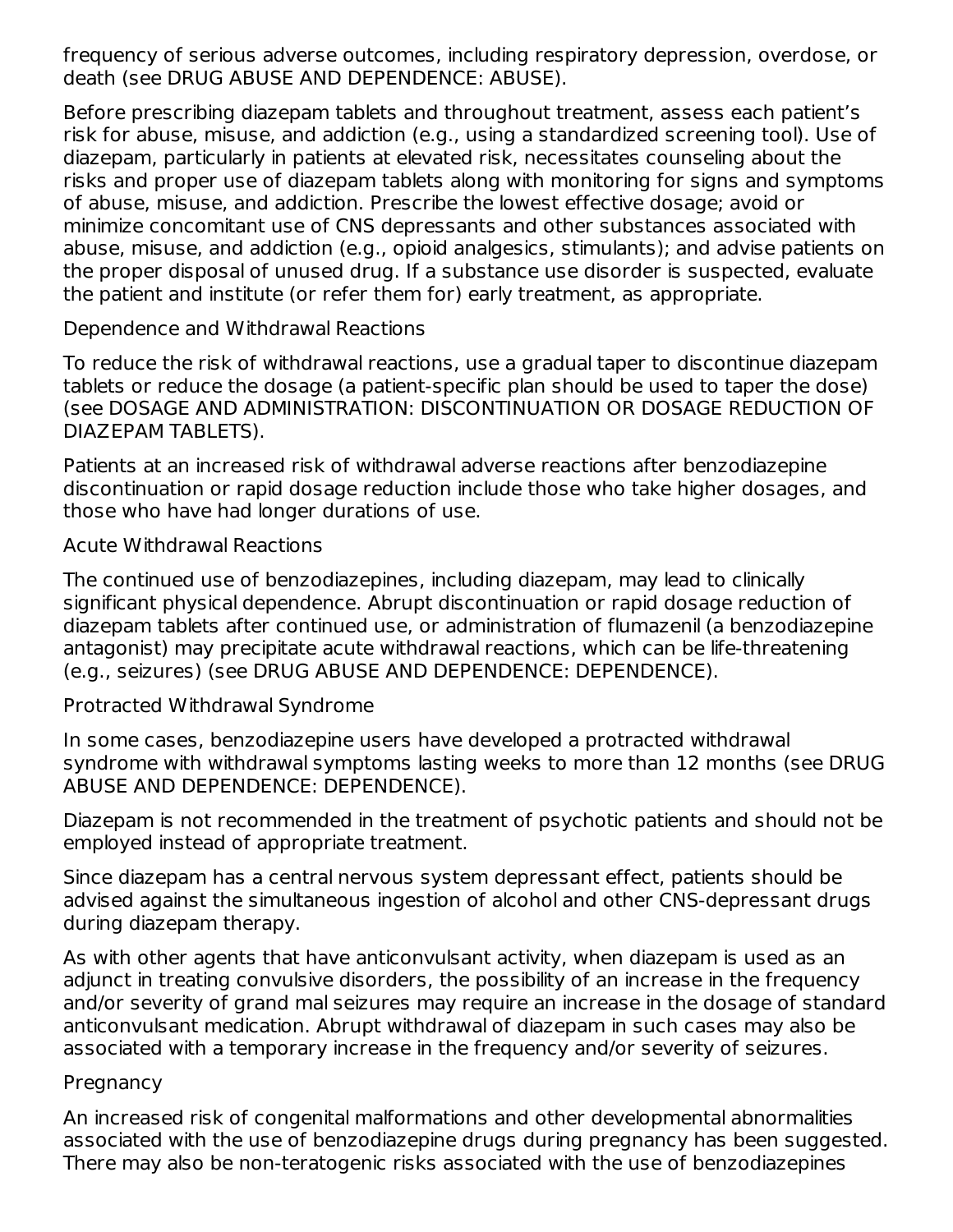during pregnancy. There have been reports of neonatal flaccidity, respiratory and feeding difficulties, and hypothermia in children born to mothers who have been receiving benzodiazepines late in pregnancy. In addition, children born to mothers receiving benzodiazepines on a regular basis late in pregnancy may be at some risk of experiencing withdrawal symptoms during the postnatal period.

Diazepam has been shown to be teratogenic in mice and hamsters when given orally at daily doses of 100 mg/kg or greater (approximately eight times the maximum recommended human dose [MRHD=1 mg/kg/day] or greater on a mg/m2 basis). Cleft palate and encephalopathy are the most common and consistently reported malformations produced in these species by administration of high, maternally toxic doses of diazepam during organogenesis. Rodent studies have indicated that prenatal exposure to diazepam doses similar to those used clinically can produce long-term changes in cellular immune responses, brain neurochemistry, and behavior.

In general, the use of diazepam in women of childbearing potential, and more specifically during known pregnancy, should be considered only when the clinical situation warrants the risk to the fetus. The possibility that a woman of childbearing potential may be pregnant at the time of institution of therapy should be considered. If this drug is used during pregnancy, or if the patient becomes pregnant while taking this drug, the patient should be apprised of the potential hazard to the fetus. Patients should also be advised that if they become pregnant during therapy or intend to become pregnant they should communicate with their physician about the desirability of discontinuing the drug.

Labor and Delivery

Special care must be taken when diazepam is used during labor and delivery, as high single doses may produce irregularities in the fetal heart rate and hypotonia, poor sucking, hypothermia, and moderate respiratory depression in the neonates. With newborn infants it must be remembered that the enzyme system involved in the breakdown of the drug is not yet fully developed (especially in premature infants).

### Nursing Mothers

Diazepam passes into breast milk. Breastfeeding is therefore not recommended in patients receiving diazepam tablets.

CLOSE

# **Precautions**

### General

If diazepam tablets are to be combined with other psychotropic agents or anticonvulsant drugs, careful consideration should be given to the pharmacology of the agents to be employed - particularly with known compounds that may potentiate the action of diazepam, such as phenothiazines, narcotics, barbiturates, MAO inhibitors and other antidepressants (see DRUG INTERACTIONS).

The usual precautions are indicated for severely depressed patients or those in whom there is any evidence of latent depression or anxiety associated with depression, particularly the recognition that suicidal tendencies may be present and protective measures may be necessary.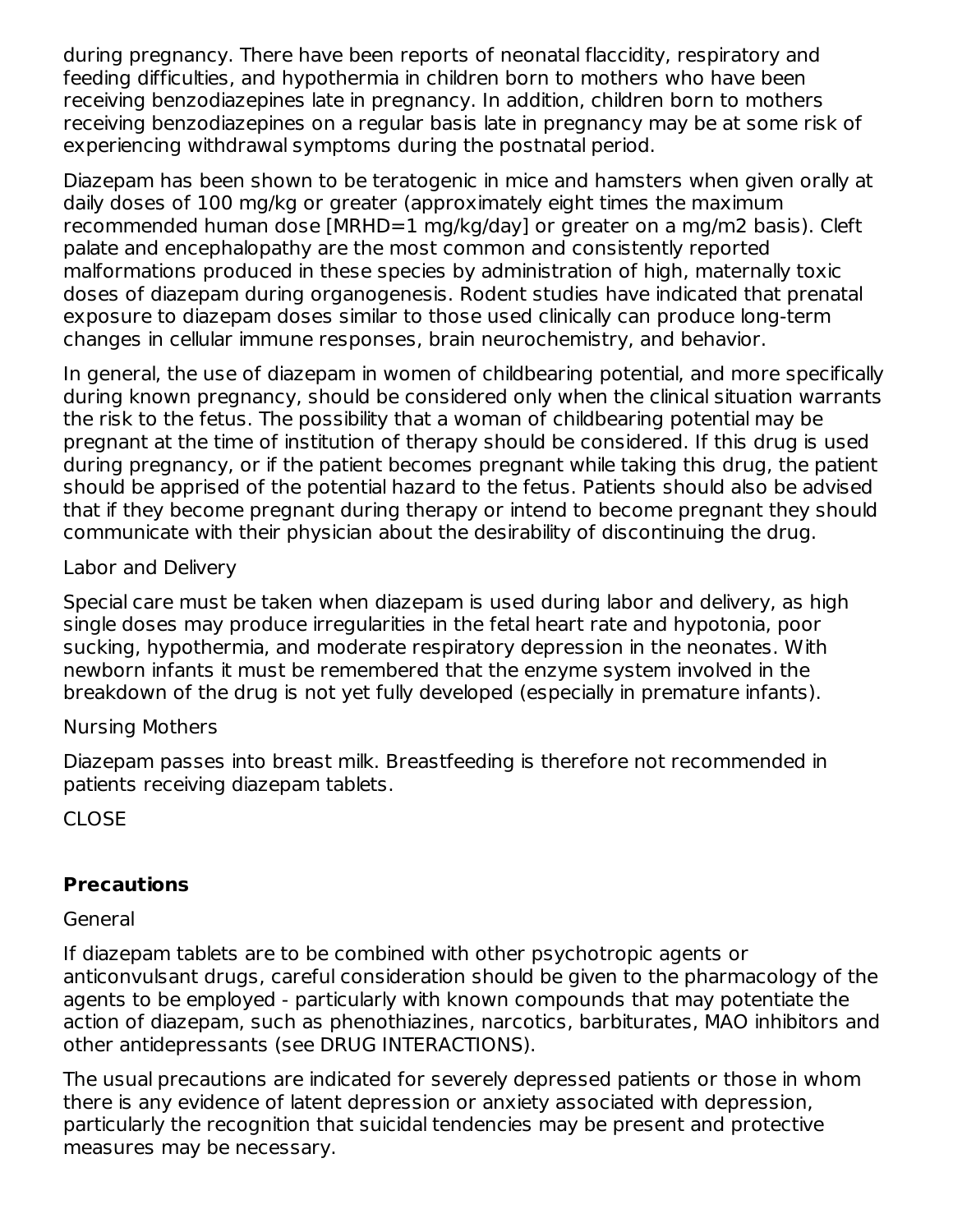Psychiatric and paradoxical reactions are known to occur when using benzodiazepines (see ADVERSE REACTIONS). Should this occur, use of the drug should be discontinued. These reactions are more likely to occur in children and the elderly.

A lower dose is recommended for patients with chronic respiratory insufficiency, due to the risk of respiratory depression.

Benzodiazepines should be used with extreme caution in patients with a history of alcohol or drug abuse (see DRUG ABUSE AND DEPENDENCE).

In debilitated patients, it is recommended that the dosage be limited to the smallest effective amount to preclude the development of ataxia or oversedation (2 mg to 2.5 mg once or twice daily, initially, to be increased gradually as needed and tolerated).

Some loss of response to the effects of benzodiazepines may develop after repeated use of diazepam for a prolonged time.

#### Information for Patients

Advise the patient to read the FDA-approved patient labeling (Medication Guide).

### Risks from Concomitant Use with Opioids

Advise both patients and caregivers about the risks of potentially fatal respiratory depression and sedation when diazepam tablets are used with opioids and not to use such drugs concomitantly unless supervised by a health care provider. Advise patients not to drive or operate heavy machinery until the effects of concomitant use with the opioid have been determined (see WARNINGS: RISKS FROM CONCOMITANT USE WITH OPIOIDS and PRECAUTIONS: DRUG INTERACTIONS).

### Abuse, Misuse, and Addiction

Inform patients that the use of diazepam tablets, even at recommended dosages, exposes users to risks of abuse, misuse, and addiction, which can lead to overdose and death, especially when used in combination with other medications (e.g., opioid analgesics), alcohol, and/or illicit substances. Inform patients about the signs and symptoms of benzodiazepine abuse, misuse, and addiction; to seek medical help if they develop these signs and/or symptoms; and on the proper disposal of unused drug (see WARNINGS: ABUSE, MISUSE, AND ADDICTION and DRUG ABUSE AND DEPENDENCE).

### Withdrawal Reactions

Inform patients that the continued use of diazepam tablets may lead to clinically significant physical dependence and that abrupt discontinuation or rapid dosage reduction of diazepam tablets may precipitate acute withdrawal reactions, which can be life-threatening. Inform patients that in some cases, patients taking benzodiazepines have developed a protracted withdrawal syndrome with withdrawal symptoms lasting weeks to more than 12 months. Instruct patients that discontinuation or dosage reduction of diazepam tablets may require a slow taper (see WARNINGS: DEPENDENCE AND WITHDRAWAL REACTIONS and DRUG ABUSE AND DEPENDENCE).

Patients should be advised against the simultaneous ingestion of alcohol and other CNSdepressant drugs during diazepam therapy. As is true of most CNS-acting drugs, patients receiving diazepam should be cautioned against engaging in hazardous occupations requiring complete mental alertness, such as operating machinery or driving a motor vehicle.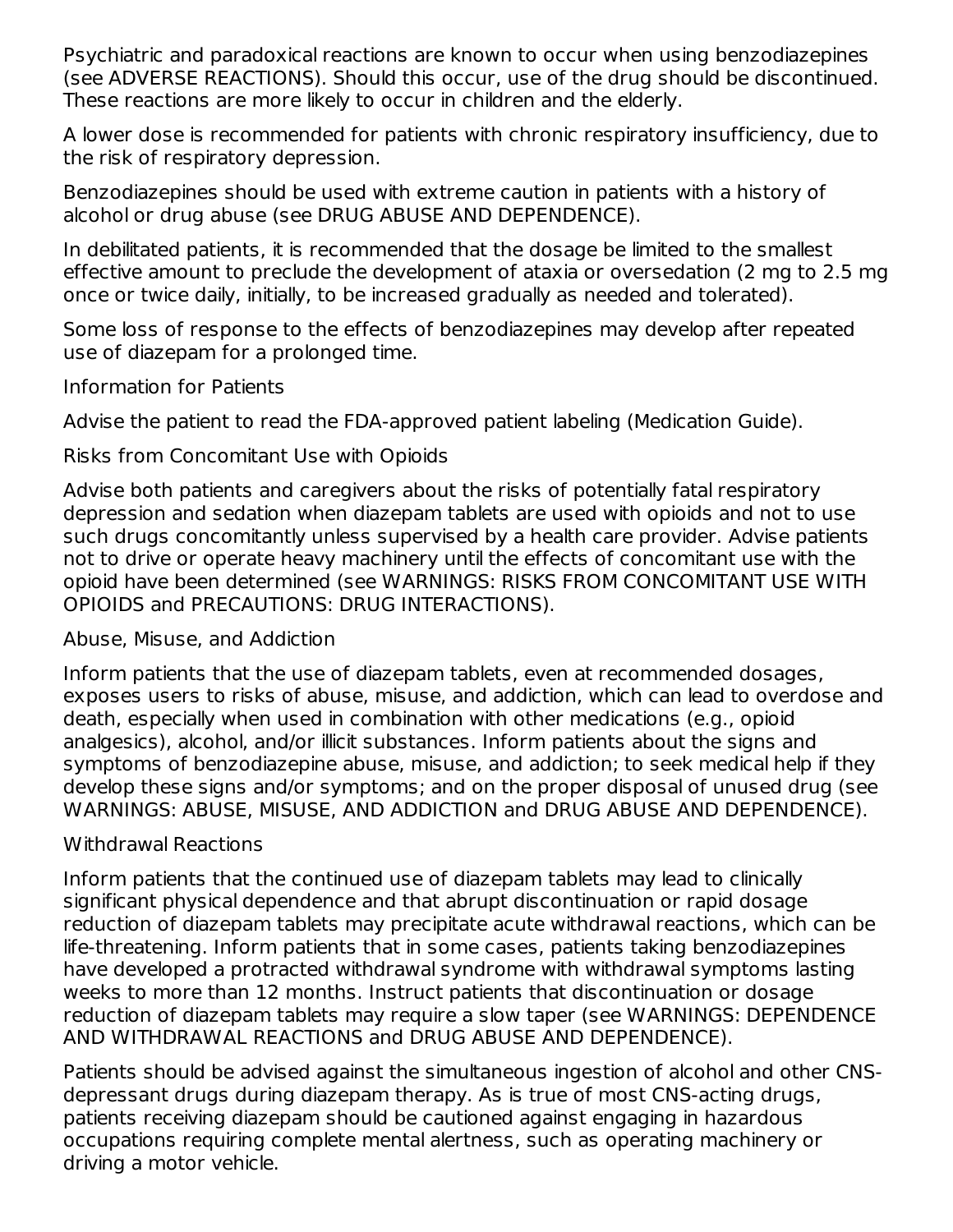### Drug Interactions

## **Opioids**

The concomitant use of benzodiazepines and opioids increases the risk of respiratory depression because of actions at different receptor sites in the CNS that control respiration. Benzodiazepines interact at GABAA sites and opioids interact primarily at mu receptors. When benzodiazepines and opioids are combined, the potential for benzodiazepines to significantly worsen opioid-related respiratory depression exists. Limit dosage and duration of concomitant use of benzodiazepines and opioids, and monitor patients closely for respiratory depression and sedation.

## Centrally Acting Agents

If diazepam is to be combined with other centrally acting agents, careful consideration should be given to the pharmacology of the agents employed particularly with compounds that may potentiate or be potentiated by the action of diazepam, such as phenothiazines, antipsychotics, anxiolytics/sedatives, hypnotics, anticonvulsants, narcotic analgesics, anesthetics, sedative antihistamines, narcotics, barbiturates, MAO inhibitors and other antidepressants.

### Alcohol

Concomitant use with alcohol is not recommended due to enhancement of the sedative effect.

### Antacids

Diazepam peak concentrations are 30% lower when antacids are administered concurrently. However, there is no effect on the extent of absorption. The lower peak concentrations appear due to a slower rate of absorption, with the time required to achieve peak concentrations on average 20 to 25 minutes greater in the presence of antacids. However, this difference was not statistically significant.

Compounds Which Inhibit Certain Hepatic Enzymes

There is a potentially relevant interaction between diazepam and compounds which inhibit certain hepatic enzymes (particularly cytochrome P450 3A and 2C19). Data indicate that these compounds influence the pharmacokinetics of diazepam and may lead to increased and prolonged sedation. At present, this reaction is known to occur with cimetidine, ketoconazole, fluvoxamine, fluoxetine, and omeprazole.

### Phenytoin

There have also been reports that the metabolic elimination of phenytoin is decreased by diazepam.

### Carcinogenesis, Mutagenesis, Impairment of Fertility

In studies in which mice and rats were administered diazepam in the diet at a dose of 75 mg/kg/day (approximately 6 and 12 times, respectively, the maximum recommended human dose [MRHD=1 mg/kg/day] on a mg/m2 basis) for 80 and 104 weeks, respectively, an increased incidence of liver tumors was observed in males of both species. The data currently available are inadequate to determine the mutagenic potential of diazepam. Reproduction studies in rats showed decreases in the number of pregnancies and in the number of surviving offspring following administration of an oral dose of 100 mg/kg/day (approximately 16 times the MRHD on a mg/m2 basis) prior to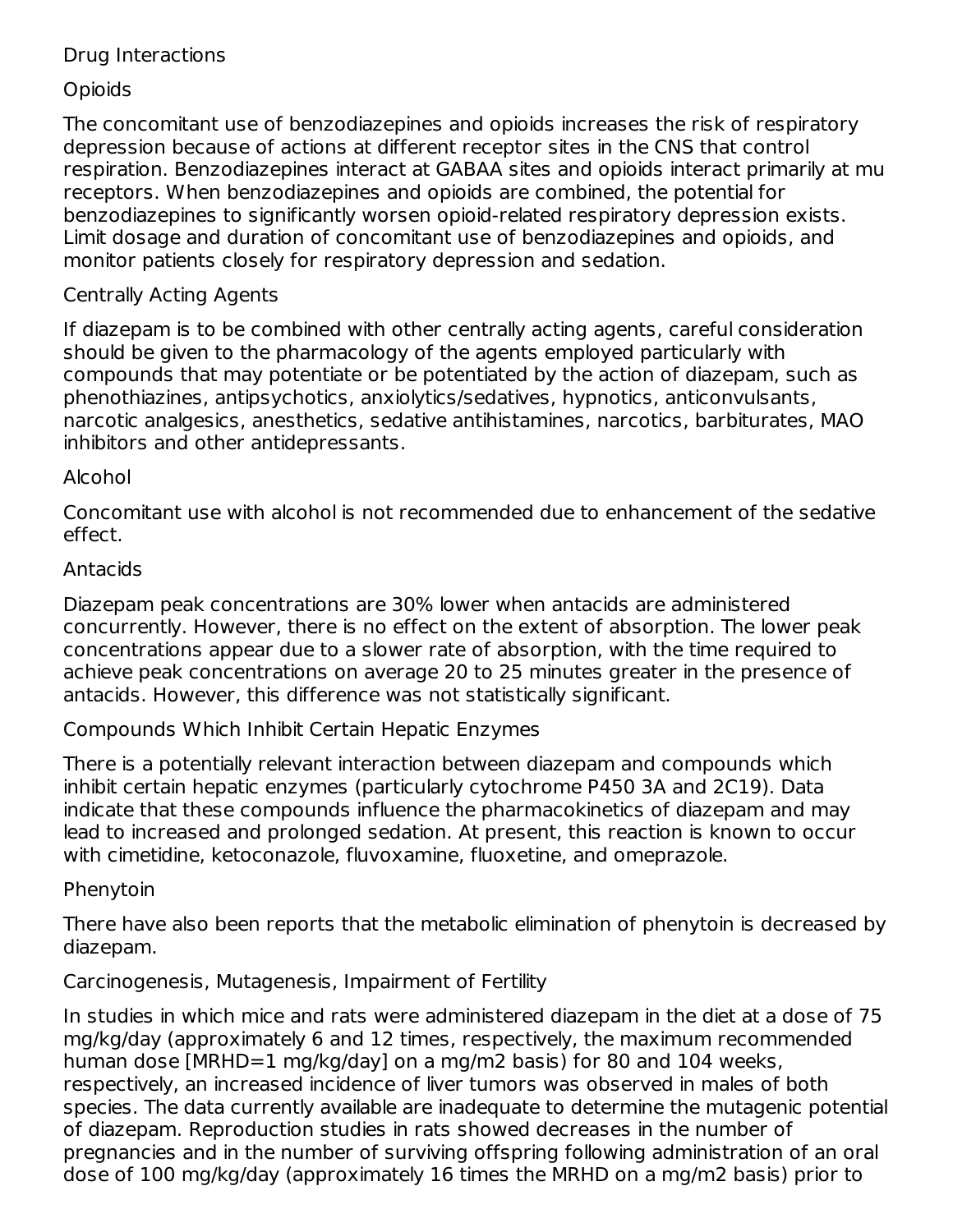and during mating and throughout gestation and lactation. No adverse effects on fertility or offspring viability were noted at a dose of 80 mg/kg/day (approximately 13 times the MRHD on a mg/m2 basis).

Pregnancy

(see WARNINGS: PREGNANCY).

Pediatric Use

Safety and effectiveness in pediatric patients below the age of 6 months have not been established.

Geriatric Use

In elderly patients, it is recommended that the dosage be limited to the smallest effective amount to preclude the development of ataxia or oversedation (2 mg to 2.5 mg once or twice daily, initially to be increased gradually as needed and tolerated).

Extensive accumulation of diazepam and its major metabolite, desmethyldiazepam, has been noted following chronic administration of diazepam in healthy elderly male subjects. Metabolites of this drug are known to be substantially excreted by the kidney, and the risk of toxic reactions may be greater in patients with impaired renal function. Because elderly patients are more likely to have decreased renal function, care should be taken in dose selection, and it may be useful to monitor renal function.

Hepatic Insufficiency

Decreases in clearance and protein binding, and increases in volume of distribution and half-life have been reported in patients with cirrhosis. In such patients, a 2- to 5-fold increase in mean half-life has been reported. Delayed elimination has also been reported for the active metabolite desmethyldiazepam. Benzodiazepines are commonly implicated in hepatic encephalopathy. Increases in half-life have also been reported in hepatic fibrosis and in both acute and chronic hepatitis (see CLINICAL PHARMACOLOGY: Pharmacokinetics in Special Populations: HEPATIC INSUFFICIENCY).

# **Adverse Reactions**

Side effects most commonly reported were drowsiness, fatigue, muscle weakness, and ataxia. The following have also been reported:

Central Nervous System: confusion, depression, dysarthria, headache, slurred speech, tremor, vertigo

Gastrointestinal System: constipation, nausea, gastrointestinal disturbances

Special Senses: blurred vision, diplopia, dizziness

Cardiovascular System: hypotension

Psychiatric and Paradoxical Reactions: stimulation, restlessness, acute hyperexcited states, anxiety, agitation, aggressiveness, irritability, rage, hallucinations, psychoses, delusions, increased muscle spasticity, insomnia, sleep disturbances, and nightmares. Inappropriate behavior and other adverse behavioral effects have been reported when using benzodiazepines. Should these occur, use of the drug should be discontinued. They are more likely to occur in children and in the elderly.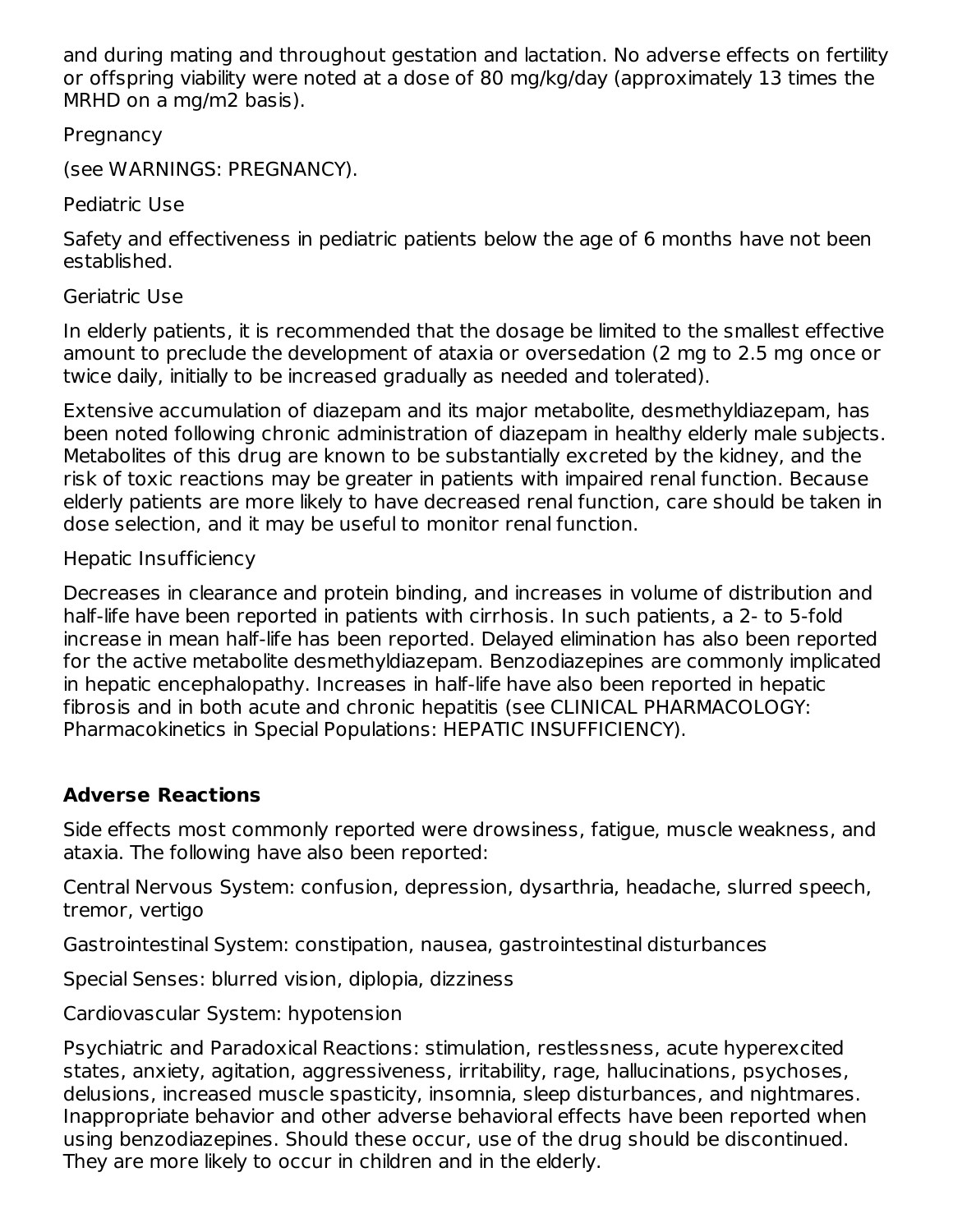Urogenital System: incontinence, changes in libido, urinary retention

Skin and Appendages: skin reactions

Laboratories: elevated transaminases and alkaline phosphatase

Other: changes in salivation, including dry mouth, hypersalivation

Antegrade amnesia may occur using therapeutic dosages, the risk increasing at higher dosages. Amnestic effects may be associated with inappropriate behavior.

Minor changes in EEG patterns, usually low-voltage fast activity, have been observed in patients during and after diazepam therapy and are of no known significance.

Because of isolated reports of neutropenia and jaundice, periodic blood counts and liver function tests are advisable during long-term therapy.

Postmarketing Experience:

Injury, Poisoning and Procedural Complications: There have been reports of falls and fractures in benzodiazepine users. The risk is increased in those taking concomitant sedatives (including alcohol), and in the elderly.

To report SUSPECTED ADVERSE EVENTS, contact Teva at 1-888-838-2872 or FDA at 1- 800-FDA-1088 or http://www.fda.gov/medwatch for voluntary reporting of adverse reactions.

# **Drug Abuse and Dependence**

Controlled Substance

Diazepam tablets contain diazepam, a Schedule IV controlled substance.

Abuse

Diazepam is a benzodiazepine and a CNS depressant with a potential for abuse and addiction. Abuse is the intentional, non-therapeutic use of a drug, even once, for its desirable psychological or physiological effects. Misuse is the intentional use, for therapeutic purposes, of a drug by an individual in a way other than prescribed by a health care provider or for whom it was not prescribed. Drug addiction is a cluster of behavioral, cognitive, and physiological phenomena that may include a strong desire to take the drug, difficulties in controlling drug use (e.g., continuing drug use despite harmful consequences, giving a higher priority to drug use than other activities and obligations), and possible tolerance or physical dependence. Even taking benzodiazepines as prescribed may put patients at risk for abuse and misuse of their medication. Abuse and misuse of benzodiazepines may lead to addiction.

Abuse and misuse of benzodiazepines often (but not always) involve the use of doses greater than the maximum recommended dosage and commonly involve concomitant use of other medications, alcohol, and/or illicit substances, which is associated with an increased frequency of serious adverse outcomes, including respiratory depression, overdose, or death. Benzodiazepines are often sought by individuals who abuse drugs and other substances, and by individuals with addictive disorders (see WARNINGS: ABUSE, MISUSE, AND ADDICTION).

The following adverse reactions have occurred with benzodiazepine abuse and/or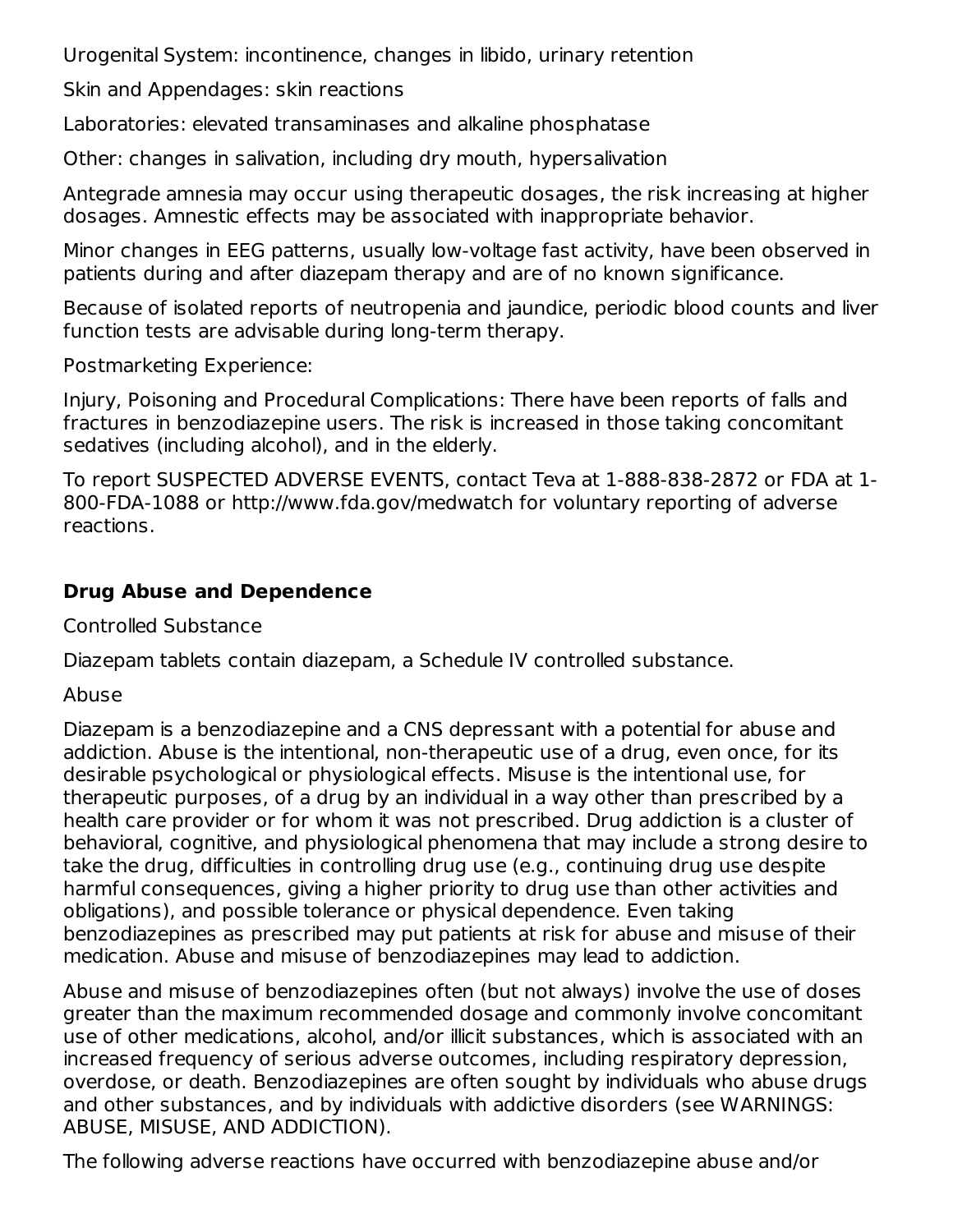misuse: abdominal pain, amnesia, anorexia, anxiety, aggression, ataxia, blurred vision, confusion, depression, disinhibition, disorientation, dizziness, euphoria, impaired concentration and memory, indigestion, irritability, muscle pain, slurred speech, tremors, and vertigo.

The following severe adverse reactions have occurred with benzodiazepine abuse and/or misuse: delirium, paranoia, suicidal ideation and behavior, seizures, coma, breathing difficulty, and death. Death is more often associated with polysubstance use (especially benzodiazepines with other CNS depressants such as opioids and alcohol).

### Dependence

## Physical Dependence

Diazepam may produce physical dependence from continued therapy. Physical dependence is a state that develops as a result of physiological adaptation in response to repeated drug use, manifested by withdrawal signs and symptoms after abrupt discontinuation or a significant dose reduction of a drug. Abrupt discontinuation or rapid dosage reduction of benzodiazepines or administration of flumazenil, a benzodiazepine antagonist, may precipitate acute withdrawal reactions, including seizures, which can be life-threatening. Patients at an increased risk of withdrawal adverse reactions after benzodiazepine discontinuation or rapid dosage reduction include those who take higher dosages (i.e., higher and/or more frequent doses), those who have had longer durations of use (see WARNINGS: DEPENDENCE AND WITHDRAWAL REACTIONS).

To reduce the risk of withdrawal reactions, use a gradual taper to discontinue diazepam tablets or reduce the dosage (see DOSAGE and ADMINISTRATION: DISCONTINUATION OR DOSAGE REDUCTION OF DIAZEPAM TABLETS and WARNINGS: DEPENDENCE AND WITHDRAWAL REACTIONS).

Acute Withdrawal Signs and Symptoms

Acute withdrawal signs and symptoms associated with benzodiazepines have included abnormal involuntary movements, anxiety, blurred vision, depersonalization, depression, derealization, dizziness, fatigue, gastrointestinal adverse reactions (e.g., nausea, vomiting, diarrhea, weight loss, decreased appetite), headache, hyperacusis, hypertension, irritability, insomnia, memory impairment, muscle pain and stiffness, panic attacks, photophobia, restlessness, tachycardia, and tremor. More severe acute withdrawal signs and symptoms, including life-threatening reactions, have included catatonia, convulsions, delirium tremens, depression, hallucinations, mania, psychosis, seizures, and suicidality.

### Protracted Withdrawal Syndrome

Protracted withdrawal syndrome associated with benzodiazepines is characterized by anxiety, cognitive impairment, depression, insomnia, formication, motor symptoms (e.g., weakness, tremor, muscle twitches), paresthesia, and tinnitus that persists beyond 4 to 6 weeks after initial benzodiazepine withdrawal. Protracted withdrawal symptoms may last weeks to more than 12 months. As a result, there may be difficulty in differentiating withdrawal symptoms from potential re-emergence or continuation of symptoms for which the benzodiazepine was being used.

### **Tolerance**

Tolerance to diazepam may develop from continued therapy. Tolerance is a physiological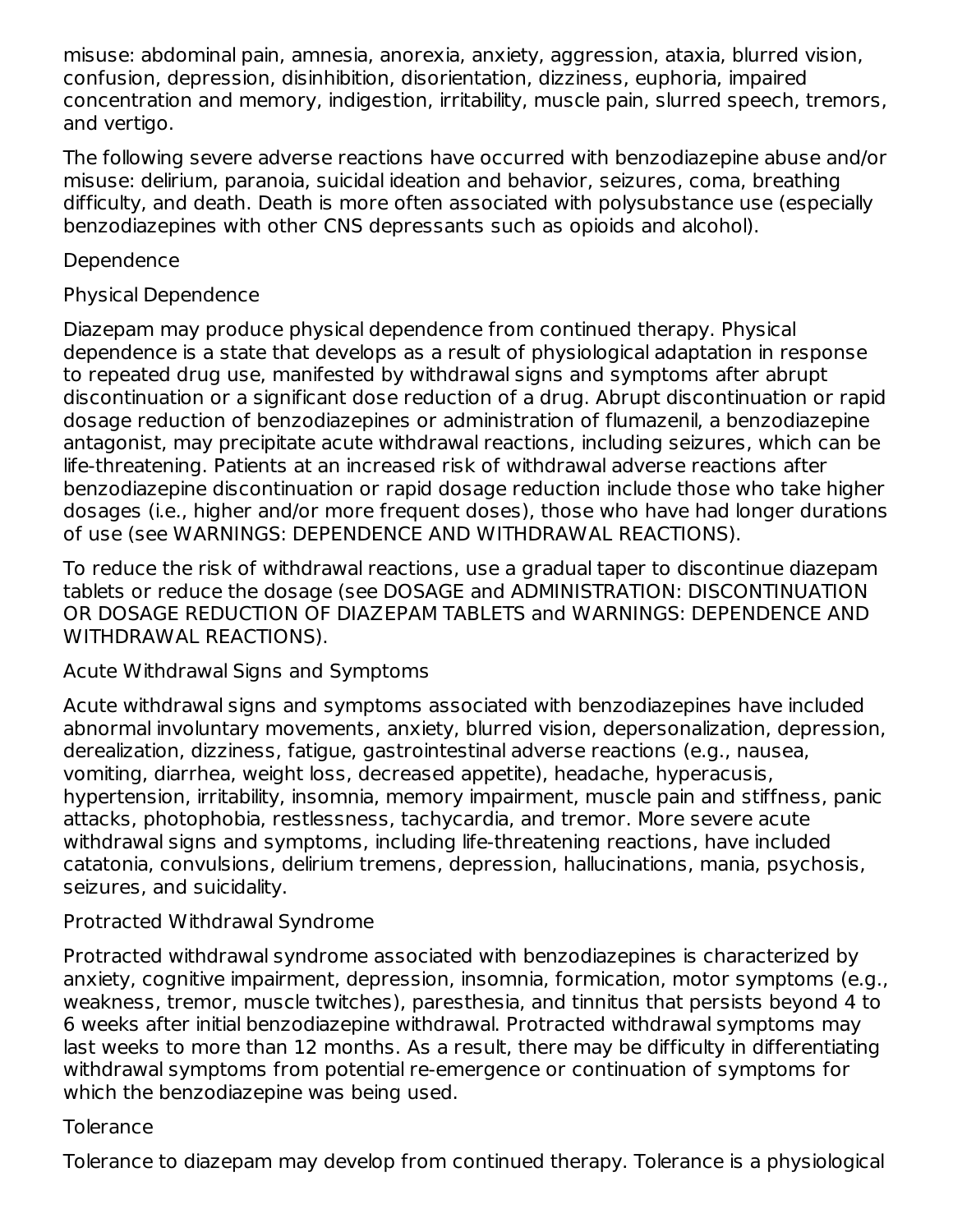state characterized by a reduced response to a drug after repeated administration (i.e., a higher dose of a drug is required to produce the same effect that was once obtained at a lower dose). Tolerance to the therapeutic effect of diazepam may develop; however, little tolerance develops to the amnestic reactions and other cognitive impairments caused by benzodiazepines.

## **Overdosage**

Overdose of benzodiazepines is usually manifested by central nervous system depression ranging from drowsiness to coma. In mild cases, symptoms include drowsiness, confusion, and lethargy. In more serious cases, symptoms may include ataxia, diminished reflexes, hypotonia, hypotension, respiratory depression, coma (rarely), and death (very rarely). Overdose of benzodiazepines in combination with other CNS depressants (including alcohol) may be fatal and should be closely monitored.

### Management of Overdosage

Following overdose with oral benzodiazepines, general supportive measures should be employed including the monitoring of respiration, pulse, and blood pressure. Vomiting should be induced (within 1 hour) if the patient is conscious. Gastric lavage should be undertaken with the airway protected if the patient is unconscious. Intravenous fluids should be administered. If there is no advantage in emptying the stomach, activated charcoal should be given to reduce absorption. Special attention should be paid to respiratory and cardiac function in intensive care. General supportive measures should be employed, along with intravenous fluids, and an adequate airway maintained. Should hypotension develop, treatment may include intravenous fluid therapy, repositioning, judicious use of vasopressors appropriate to the clinical situation, if indicated, and other appropriate countermeasures. Dialysis is of limited value.

As with the management of intentional overdosage with any drug, it should be considered that multiple agents may have been ingested.

Flumazenil, a specific benzodiazepine-receptor antagonist, is indicated for the complete or partial reversal of the sedative effects of benzodiazepines and may be used in situations when an overdose with a benzodiazepine is known or suspected. Prior to the administration of flumazenil, necessary measures should be instituted to secure airway, ventilation and intravenous access. Flumazenil is intended as an adjunct to, not as a substitute for, proper management of benzodiazepine overdose. Patients treated with flumazenil should be monitored for resedation, respiratory depression and other residual benzodiazepine effects for an appropriate period after treatment. The prescriber should be aware of a risk of seizure in association with flumazenil treatment, particularly in longterm benzodiazepine users and in cyclic antidepressant overdose. Caution should be observed in the use of flumazenil in epileptic patients treated with benzodiazepines. The complete flumazenil package insert, including CONTRAINDICATIONS, WARNINGS, and PRECAUTIONS, should be consulted prior to use.

Withdrawal symptoms of the barbiturate type have occurred after the discontinuation of benzodiazepines (see DRUG ABUSE AND DEPENDENCE).

### **Dosage and Administration Section**

DOSAGE AND ADMINISTRATION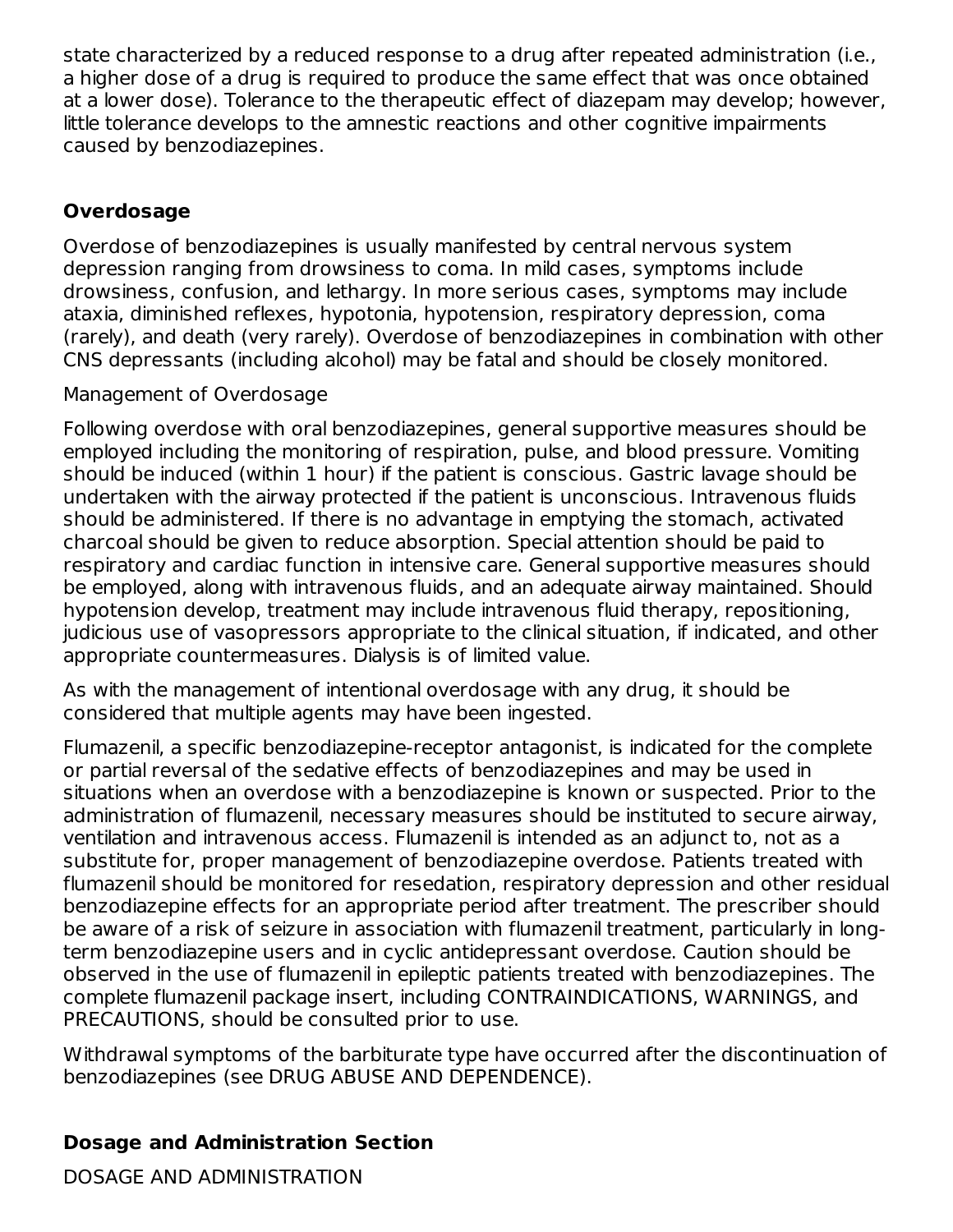Dosage should be individualized for maximum beneficial effect. While the usual daily dosages given below will meet the needs of most patients, there will be some who may require higher doses. In such cases dosage should be increased cautiously to avoid adverse effects.

ADULTS:

USUAL DAILY DOSE:

Management of Anxiety Disorders and Relief of Symptoms of Anxiety.

Depending upon severity of symptoms – 2 mg to 10 mg, 2 to 4 times daily

Symptomatic Relief in Acute Alcohol Withdrawal.

10 mg, 3 or 4 times during the first 24 hours, reducing to 5 mg, 3 or 4 times daily as needed

Adjunctively for Relief of Skeletal Muscle Spasm.

2 mg to 10 mg, 3 or 4 times daily

Adjunctively in Convulsive Disorders.

2 mg to 10 mg, 2 to 4 times daily

Geriatric Patients, or in the presence of debilitating disease.

2 mg to 2.5 mg, 1 or 2 times daily initially; increase gradually as needed and tolerated

PEDIATRIC PATIENTS:

Because of varied responses to CNS-acting drugs, initiate therapy with lowest dose and increase as required. Not for use in pediatric patients under 6 months.

1 mg to 2.5 mg, 3 or 4 times daily initially; increase gradually as needed and tolerated

### **How Supplied/Storage and Handling**

Diazepam Tablets USP, 10 mg are available as light blue, round, flat face, beveled edge tablets, debossed "3927" and bisected on one side and "TEVA" on the other side, containing 10 mg of diazepam, USP.

Bottles of 60: NDC 80425-0120-02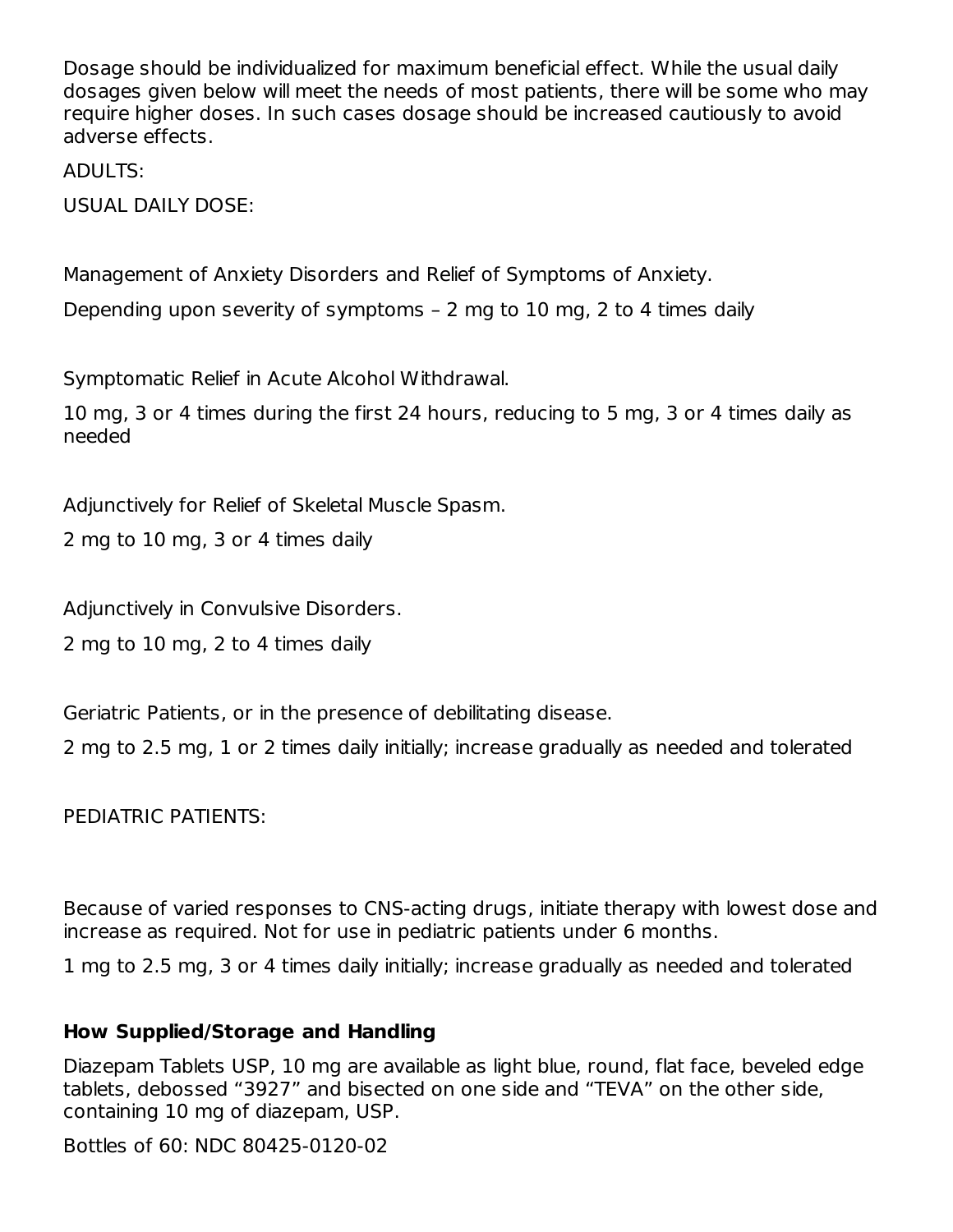Store at 20° to 25°C (68° to 77°F) [See USP Controlled Room Temperature].

Dispense in a tight, light-resistant container as defined in the USP, with a child-resistant closure (as required).

KEEP THIS AND ALL MEDICATIONS OUT OF THE REACH OF CHILDREN.

Dispense with Medication Guide available at: www.tevausa.com/medguides

Manufactured In Czech Republic By: Teva Czech Industries, s.r.o. Opava-Komarov, Czech Republic

Manufactured For: Teva Pharmaceuticals Parsippany, NJ 07054

Rev. E 7/2021

### **Medication Guide Section**

MEDICATION GUIDE

MEDICATION GUIDE

Diazepam (dye-AZ-e-pam) Tablets, C-IV

What is the most important information I should know about diazepam tablets?

Diazepam tablets are a benzodiazepine medicine. Taking benzodiazepines with opioid medicines, alcohol, or other central nervous system depressants (including street drugs) can cause severe drowsiness, breathing problems (respiratory depression), coma and death.

Diazepam tablets can make you sleepy or dizzy, and can slow your thinking and motor skills.

Do not drive, operate heavy machinery, or do other dangerous activities until you know how diazepam tablets affect you.

Do not drink alcohol or take other drugs that may make you sleepy or dizzy while taking diazepam tablets without first talking to your healthcare provider. When taken with alcohol or drugs that cause sleepiness or dizziness, diazepam tablets may make your sleepiness or dizziness much worse.

Do not take more diazepam tablets than prescribed.

What are diazepam tablets?

Diazepam tablets are a prescription medicine used:

to treat anxiety disorders

for the short-term relief of the symptoms of anxiety

to relieve the symptoms of alcohol withdrawal including agitation, shakiness (tremor), sudden and severe mental or nervous system changes (delirium tremens) and seeing or hearing things that others do not see or hear (hallucinations) along with other medicines for the relief of muscle spasms along with other medicines to treat seizure disorders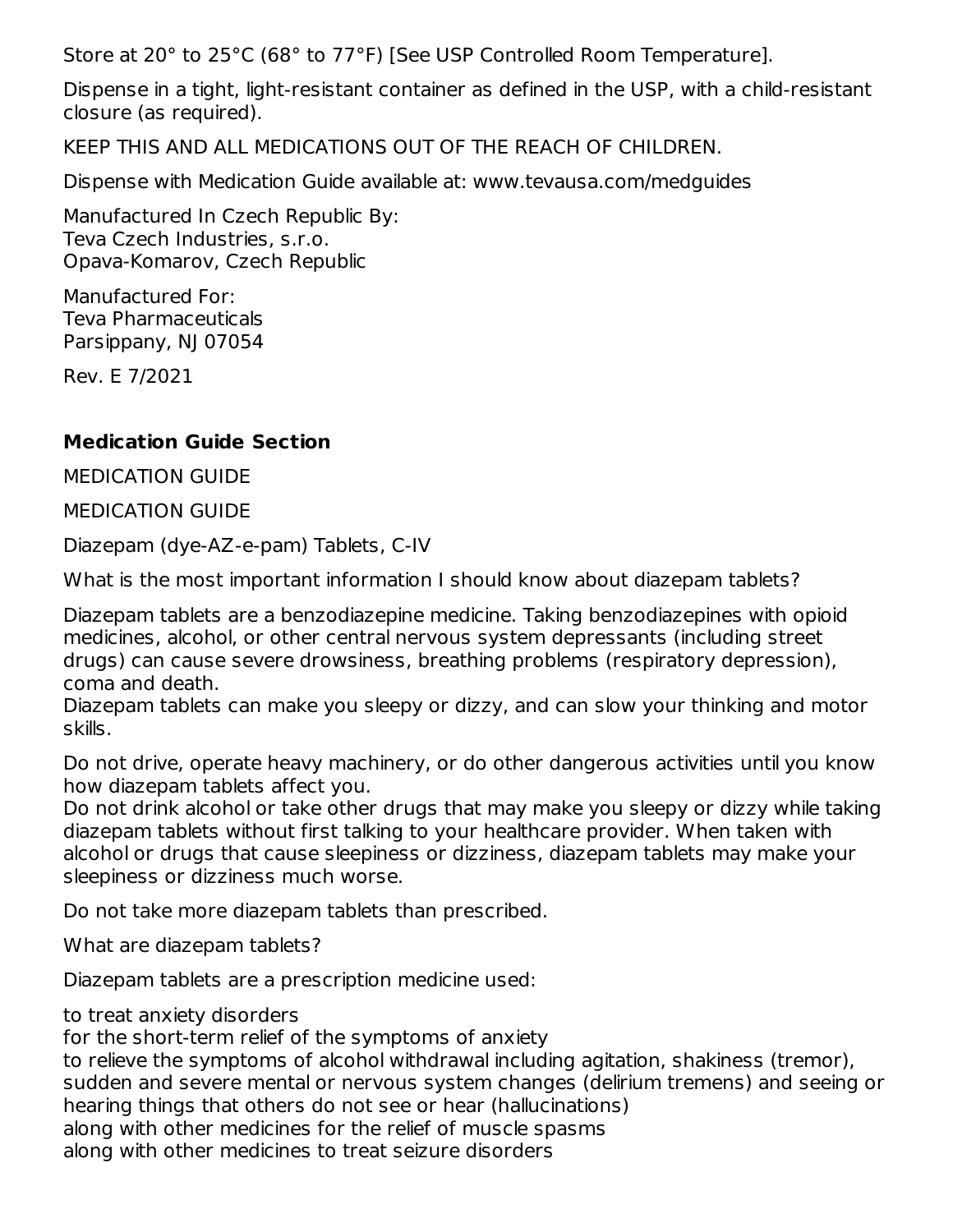Diazepam tablets are a federal controlled substance (C-IV) because it can be abused or lead to dependence. Keep diazepam tablets in a safe place to prevent misuse and abuse. Selling or giving away diazepam tablets may harm others, and is against the law. Tell your healthcare provider if you have abused or been dependent on alcohol, prescription medicines or street drugs.

It is not known if diazepam tablets are safe and effective in children under 6 months of age.

It is not known if diazepam tablets are safe and effective for use longer than 4 months.

Do not take diazepam tablets if you:

are allergic to diazepam or any of the ingredients in diazepam tablets. See the end of this Medication Guide for a complete list of ingredients in diazepam tablets.

have a disease that can cause muscle weakness called myasthenia gravis

have severe breathing problems (severe respiratory insufficiency)

have severe liver problems

have a sleep problem called sleep apnea syndrome

Before you take diazepam tablets, tell your healthcare provider about all of your medical conditions, including if you:

have or have had depression, mood problems, or suicidal thoughts or behavior have lung disease or breathing problems

have liver or kidney problems

are pregnant or plan to become pregnant. Diazepam tablets may harm your unborn baby. You and your healthcare provider should decide if you should take diazepam tablets while you are pregnant.

are breastfeeding or plan to breastfeed. Diazepam passes into your breast milk and may harm your baby. Talk to your healthcare provider about the best way to feed your baby if you take diazepam tablets. Do not breastfeed while taking diazepam tablets.

Tell your healthcare provider about all the medicines you take, including prescription and over-the-counter medicines, vitamins, and herbal supplements. Taking diazepam tablets with certain other medicines can cause side effects or affect how well diazepam tablets or the other medicines work. Do not start or stop other medicines without talking to your healthcare provider.

How should I take diazepam tablets?

Take diazepam tablets exactly as your healthcare provider tells you to take them. Your healthcare provider will tell you how many diazepam tablets to take and when to take them.

Talk to your healthcare provider about slowly stopping diazepam tablets to avoid withdrawal symptoms.

If you take too many diazepam tablets, call your healthcare provider or go to the nearest hospital emergency room right away.

What should I avoid while taking diazepam tablets?

Diazepam tablets can cause you to be drowsy. Do not drive a car or operate heavy machinery until you know how diazepam tablets affect you.

You should not drink alcohol while taking diazepam tablets. Drinking alcohol can increase your chances of having serious side effects.

What are the possible side effects of diazepam tablets?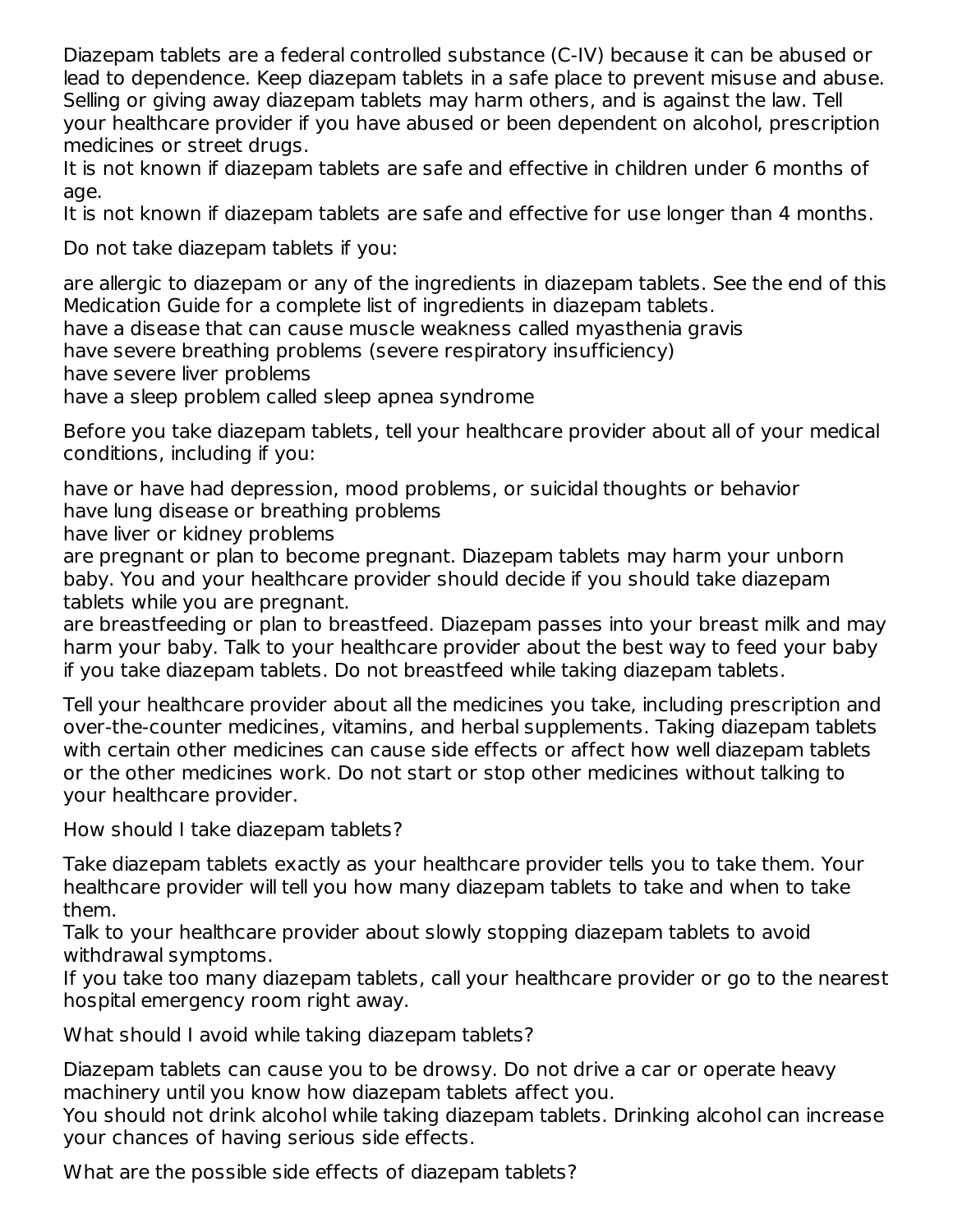Diazepam tablets may cause serious side effects, including:

See "What is the most important information I should know about diazepam tablets?" Seizures. Taking diazepam tablets with other medicines used to treat epilepsy can cause an increase in the number or severity of grand mal seizures.

Withdrawal symptoms. You may have withdrawal symptoms if you stop taking diazepam tablets suddenly. Withdrawal symptoms can be serious and include seizures. Mild withdrawal symptoms include a depressed mood and trouble sleeping. Talk to your healthcare provider about slowly stopping diazepam tablets to avoid withdrawal symptoms.

Like other antiepileptic drugs, diazepam tablets may cause suicidal thoughts or actions in a very small number of people, about 1 in 500.

Call your healthcare provider right away if you have any of these symptoms, especially if they are new, worse, or worry you:

thoughts about suicide or dying new or worse anxiety trouble sleeping (insomnia) acting on dangerous impulses

attempts to commit suicide feeling agitated or restless new or worse irritability an extreme increase in activity and talking (mania)

new or worse depression panic attacks acting aggressive, being angry, or violent other unusual changes in behavior or mood

How can I watch for early symptoms of suicidal thoughts and actions?

Pay attention to any changes, especially sudden changes, in mood, behaviors, thoughts, or feelings.

Keep all follow-up visits with your healthcare provider as scheduled.

Call your healthcare provider between visits as needed, especially if you are worried about symptoms. Suicidal thoughts or actions can be caused by things other than medicines. If you have suicidal thoughts or actions, your healthcare provider may check for other causes.

Abuse and dependence. Taking diazepam tablets can cause physical and psychological dependence. Physical and psychological dependence is not the same as drug addiction. Your healthcare provider can tell you more about the differences between physical and psychological dependence and drug addiction.

The most common side effects of diazepam tablets include:

drowsiness muscle weakness

fatique loss of control of body movements (ataxia)

These are not all the possible side effects of diazepam tablets. Call your doctor for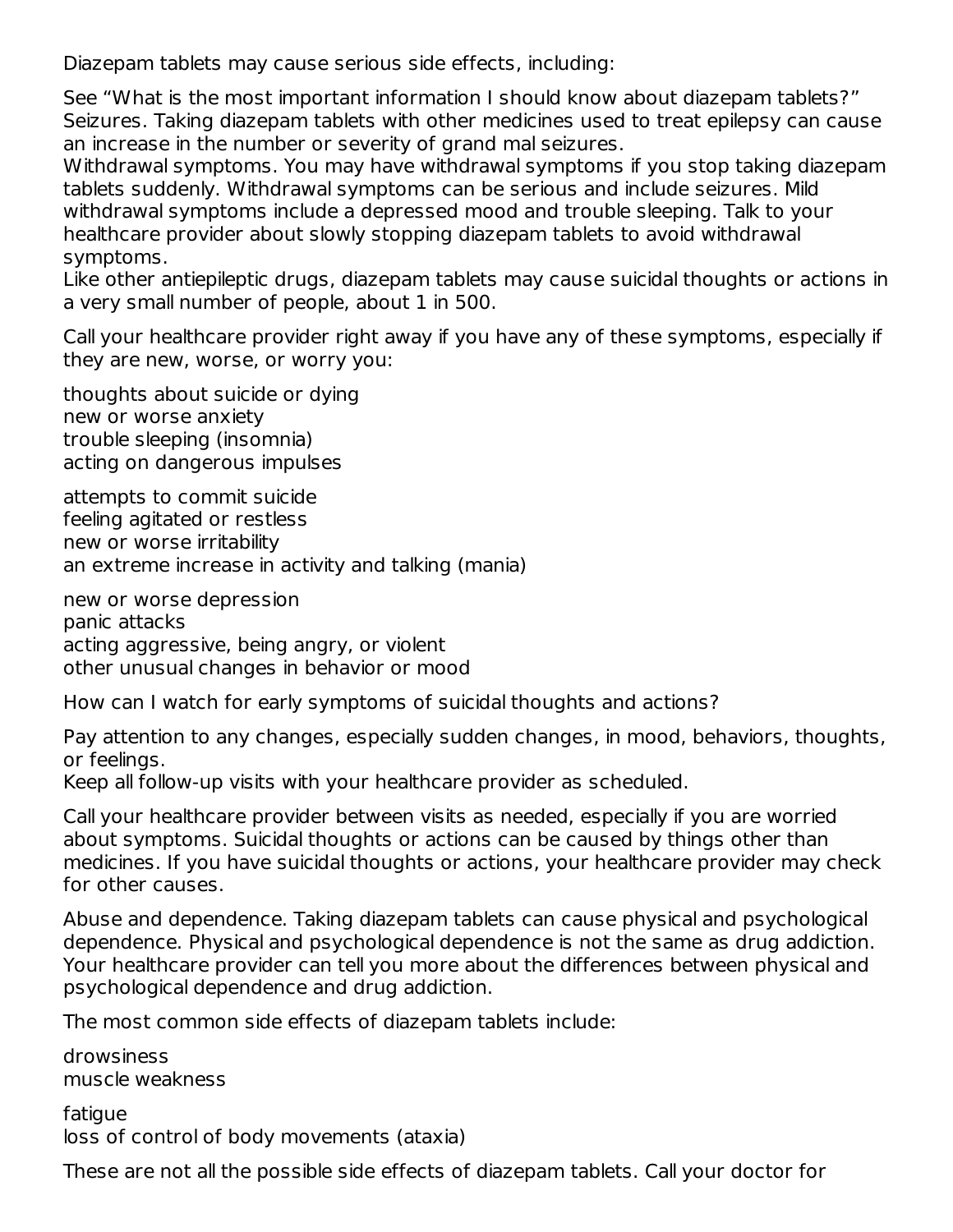medical advice about side effects. You may report side effects to FDA at 1-800-FDA-1088. You may also report side effects to Teva Pharmaceuticals USA, Inc. at 1-866-832- 8537.

How should I store diazepam tablets?

Store diazepam tablets in a tightly closed container between 68°F to 77°F (20°C to 25°C) and out of the light.

Keep diazepam tablets and all medicines out of the reach of children.

General information about the safe and effective use of diazepam tablets.

Medicines are sometimes prescribed for purposes other than those listed in a Medication Guide. Do not use diazepam tablets for a condition for which they were not prescribed. Do not give diazepam tablets to other people, even if they have the same symptoms that you have. They may harm them. You can ask your pharmacist or healthcare provider for information about diazepam tablets that is written for health professionals.

What are the ingredients in diazepam tablets?

Active ingredient: diazepam

Inactive ingredients: anhydrous lactose, colloidal silicon dioxide; colorants: 5 mg only (D&C Yellow No. 10 aluminum lake and FD&C Yellow No. 6); 10 mg only (FD&C Blue No. 1 aluminum lake); magnesium stearate, microcrystalline cellulose, pregelatinized corn starch, and sodium starch glycolate

Manufactured In Czech Republic By:

Teva Czech Industries, s.r.o.

Opava-Komarov, Czech Republic

Manufactured For:

Teva Pharmaceuticals USA, Inc.

North Wales, PA 19454

Iss. 3/2017

For more information, go to www.tevagenerics.com or call 1-888-838-2872.

This Medication Guide has been approved by the U.S. Food and Drug Administration Revised: March 2017

# **Principal Display Panel**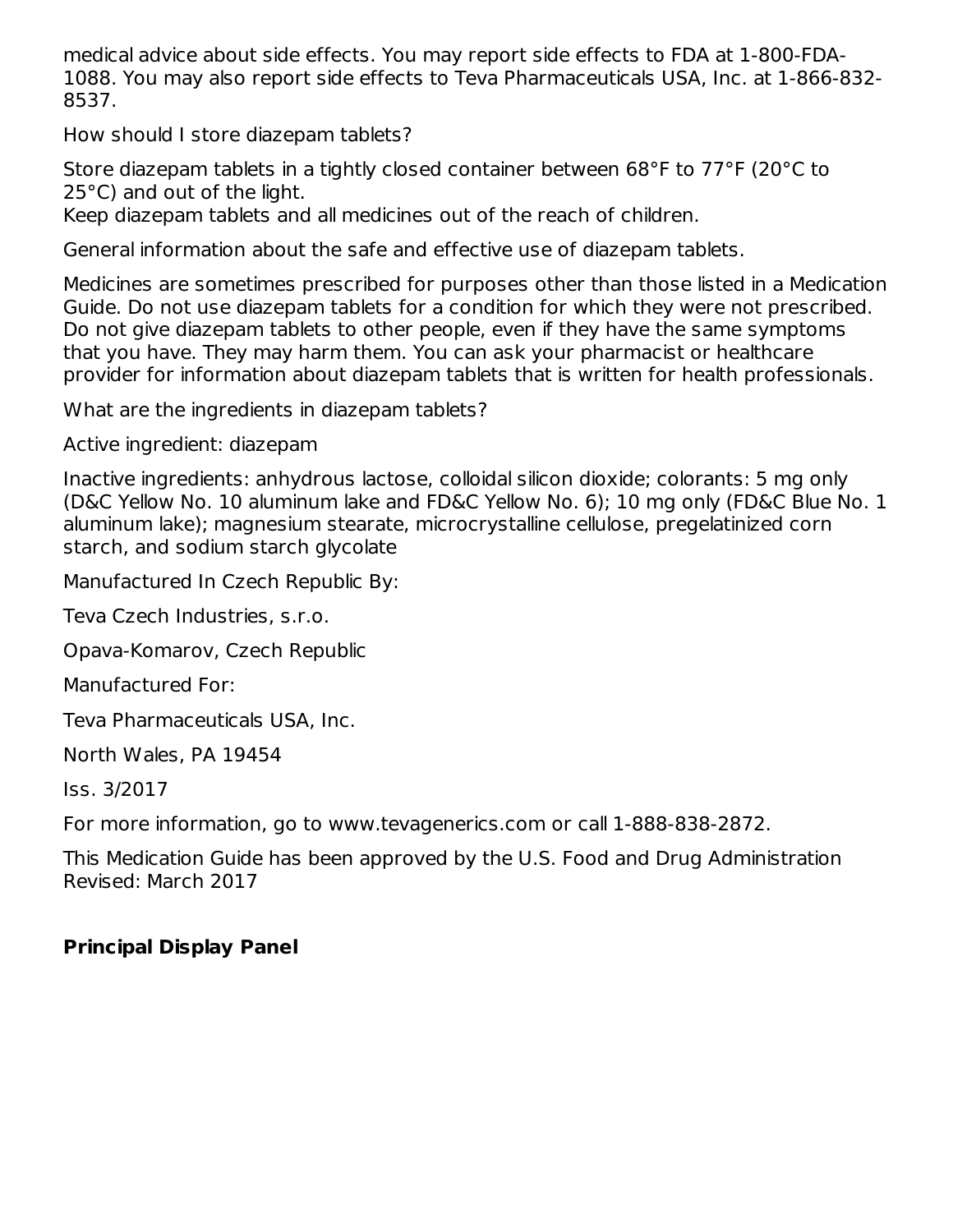

DIAZEPAM 10MG TAB #60 Compare to VALIUM NDC: 80425-0120-02 Source NDC: 00172-3927-70 Lot: DZ100522 Exp.: 5/31/2022 **TEVA USA** S/N: 000000056311 Store at room temp 20° - 25°C (68° - 77°F)



Caation: Federal law PROHIBITS transfer of this drug to any person other than the patient for whom it was presentbed.

#### **DIAZEPAM** diazepam tablet **Product Information Product Type** HUMAN PRESCRIPTION **DRUG Item Code (Source)** NDC:80425- 0120(NDC:0172-3927) **Route of Administration** ORAL **DEA Schedule** CIV **Active Ingredient/Active Moiety Ingredient Name Basis of Strength Strength DIAZEPAM** (UNII: Q3JTX2Q7TU) (DIAZEPAM - UNII:Q3JTX2Q7TU) DIAZEPAM 10 mg **Product Characteristics Color** blue **Score** 2 pieces **Shape** 8mm ROUND **Size** 8mm 8mm **Flavor Imprint Code** 3927;TEVA **Contains Packaging # Item Code Package Description Marketing Start Date Marketing End Date**  $1^{NDC:80425-}$ 0120-2 60 in 1 BOTTLE; Type 0: Not a Combination Product 12/10/1986 **Marketing Information Marketing Category Application Number or Monograph Citation Marketing Start Date Marketing End Date** ANDA ANDA071322 12/10/1986

**Labeler -** Advanced Rx Pharmacy of Tennessee, LLC (117023142)